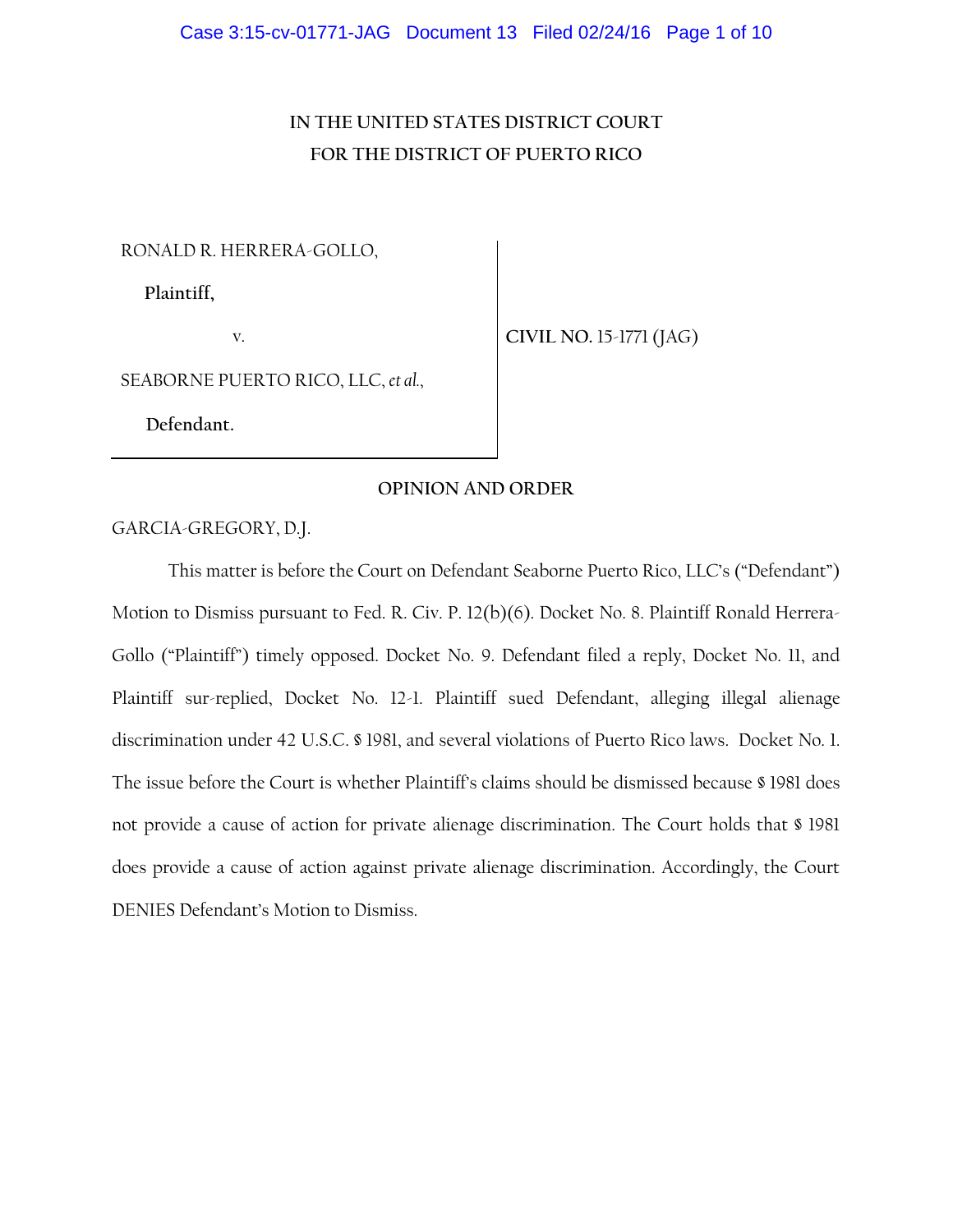$\overline{a}$ 

# **BACKGROUND<sup>1</sup>**

Plaintiff is a lawful United States resident of Venezuelan nationality. Docket No. 1. At all relevant times, he had a current green card, which permitted him to legally live and work in the United States. *Id.* Plaintiff applied, and was extended a job offer, to become a flight attendant for Defendant. *Id.* However, he was later rejected solely because he was not a U.S. citizen, based on Defendant's policy to hire only U.S. citizens. *Id.* Plaintiff sued Defendant on June 8, 2015 alleging that he was illegally discriminated against based on his alienage in violation of 42 U.S.C. § 1981. Plaintiff also asserts violations of Puerto Rico law under Puerto Rico Act No. 100 of June 30, 1959, P.R. Laws Ann., tit. 29 § 146 *et seq.*, and Article 1206 of the Puerto Rico Civil Code, P.R. Laws Ann., tit. 29 § 3371 *et seq.*

# **STANDARD OF REVIEW**

A defendant may move to dismiss an action for failure to state a claim upon which relief can be granted pursuant to Fed. R. Civ. P. 12(b)(6). To survive dismissal under this standard, a complaint must allege "a plausible entitlement to relief." *Bell Atl. Corp. v. Twombly*, 127 S. Ct. 1955, 1967 (2007). According to *Twombly*, the complaint must state enough facts to "nudge [the plaintiff's] claims across the line from conceivable to plausible." *Id.* at 1974. Therefore, to preclude dismissal pursuant to Fed. R. Civ. P. 12(b)(6), the complaint must rest on factual allegations sufficient "to raise a right to relief above the speculative level." *Id.* at 1965.

 $^1$  For purposes of Defendant's Motion to Dismiss, all facts are taken from Plaintiff's Complaint, Docket No. 1, and are presumed to be true.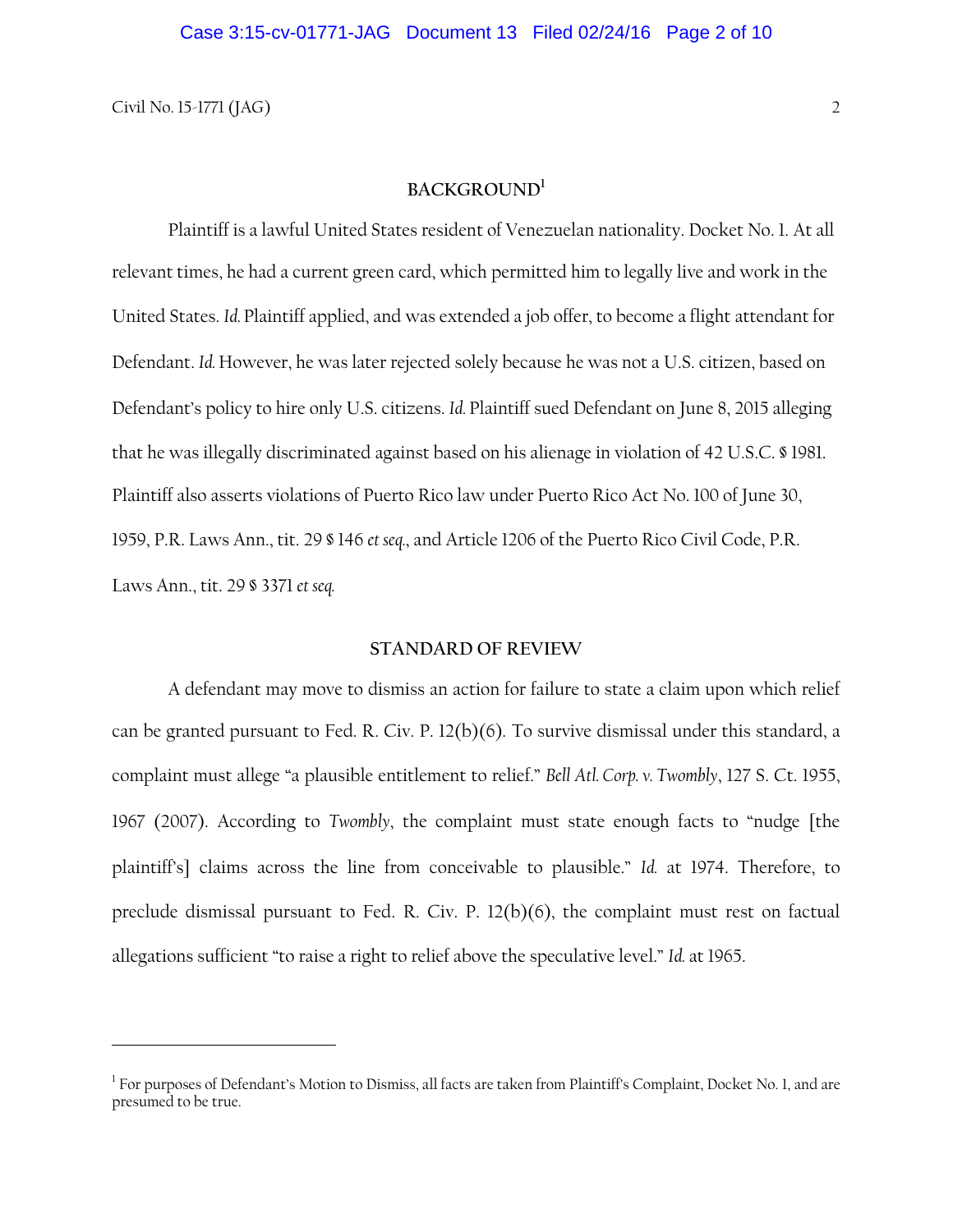# Civil No. 15-1771 (JAG)  $3<sup>3</sup>$

l

At the motion to dismiss stage, courts accept all well-pleaded factual allegations as true, and draw all reasonable inferences in the plaintiff's favor. *See Correa-Martinez v. Arrillaga-Belendez*, 903 F.2d 49, 51 (1st Cir. 1988). Thus, the plaintiff bears the burden of stating factual allegations regarding each element necessary to sustain recovery under some actionable theory. *Goolev v. Mobil Oil Corp.*, 851 F.2d 513, 514 (1st Cir. 1988). Courts need not address complaints supported only by "bald assertions, unsupportable conclusions, periphrastic circumlocutions, and the like." *Aulson v. Blanchard*, 83 F.3d 1, 3 (1st Cir. 1996).

# **ANALYSIS**

The issue before us concerns the scope of the protections afforded by 42 U.S.C. § 1981. Specifically, the Court considers whether § 1981 provides a cause of action for private alienage discrimination, meaning discrimination by a private party against a person for not being a U.S. citizen.<sup>2</sup> Defendant argues that  $\frac{1981}{100}$  does not provide a cause of action for alienage discrimination, and thus Plaintiff's § 1981 claim should be dismissed. Docket No. 8 at 3-8. Defendant then argues that since Plaintiff would have no remaining federal claim, the Court should also dismiss Plaintiff's supplemental Puerto Rico law claims. *Id.* at 8-9. Plaintiff counters that § 1981 does provide a cause of action for alienage discrimination and thus Defendant's Motion to Dismiss should be denied. Docket No. 9.

<sup>&</sup>lt;sup>2</sup> Although the parties do not draw any distinction between public and private alienage discrimination in their briefs, prior courts have found this distinction to be important. *Compare Duane v. GEICO*, 37 F.3d 1036 (4th Cir. 1994) (holding that the pre-1991 § 1981 prohibited both public and private alienage discrimination), *with Bhandari v. First Nat. Bank of Commerce,* 829 F.2d 1343 (5th Cir. 1990) (holding that the pre-1991 § 1981 only prohibited public alienage discrimination). Thus, since the allegations in this case concern conduct by a private party, this Court must specifically consider whether § 1981 prohibits private alienage discrimination.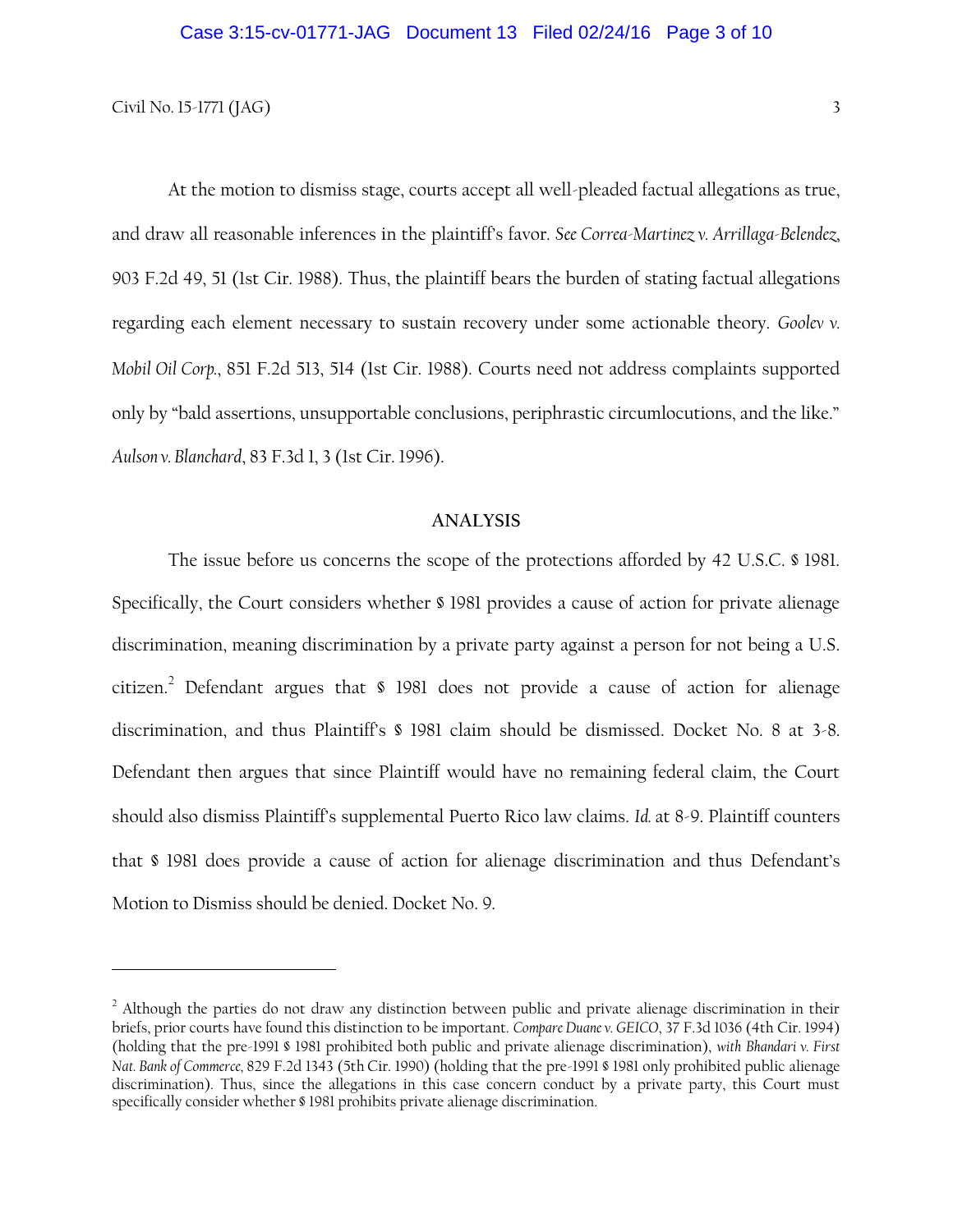Section 1981 prohibits certain types of discrimination in, *inter alia*, the making and enforcement of contracts, including employment contracts. *See* 42 U.S.C. § 1981. It is clear that § 1981 protects against discrimination on the basis of race, *Johnson v. Ry. Exp. Agency, Inc.*, 421 U.S. 454, 459 (1975), and that this protection extends to private, as well as public discrimination, *Patterson v. McLean Credit Union*, 491 U.S. 164, 172 (U.S. 1989). The prohibition against racial discrimination also encompasses discrimination based on ancestry or ethnic characteristics. *Saint Francis Coll. v. Al-Khazraji*, 481 U.S. 604, 613 (1987). The First Circuit has never considered whether § 1981 prohibits discrimination on the basis of alienage, let alone whether that prohibition also extends to private actors. As to the second part, § 1981 was amended in 1991 to provide that "[t]he rights protected by this section are protected against impairment by nongovernmental discrimination and impairment under color of State law." 42 U.S.C. § 1981(c).

The Court holds that § 1981 does provide a cause of action against private alienage discrimination. First, this Court examines § 1981 prior to 1991. Based on the text of § 1981 and prior cases, the Court holds that, before the 1991 amendments, § 1981 at least prohibited public alienage discrimination. Second, the Court holds that the 1991 amendments extended § 1981's protections to private, as well as public, alienage discrimination, if that was not already the case. Thus, § 1981 does provide a cause of action against private alienage discrimination. Accordingly, Plaintiff's § 1981 claim remains. Since Plaintiff's federal claim remains, Plaintiff's supplemental Puerto Rico law claims also remain.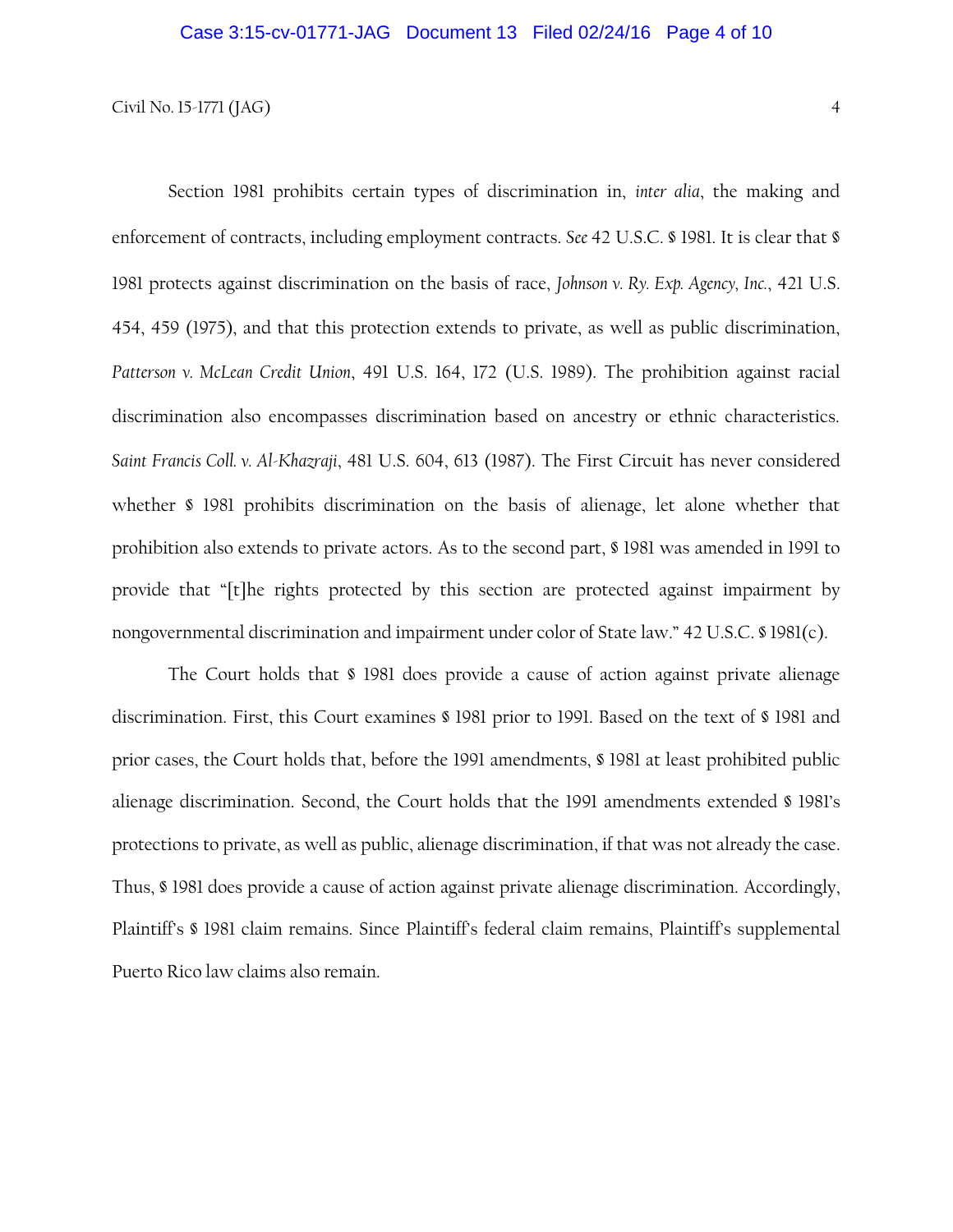# **I. Alienage Discrimination Under § 1981 Prior to 1991 Amendments**

# **A. § 1981's Text**

Section 1981's language strongly supports the position that § 1981 does prohibit some form of alienage discrimination. The statute provides, in relevant part, that "*[a]ll persons* within the jurisdiction of the United States shall have the same right in every State and Territory to make and enforce contracts . . . as is enjoyed by *white citizens*." 42 U.S.C. § 1981 (a) (emphasis added). The statute's juxtaposition of the terms "all persons" and "white citizens" supports the notion that the statute prohibits alienage discrimination, as well as race discrimination. *See Sagana v. Tenorio*, 384 F.3d 731, 737-38 (9th Cir. 2004), *as amended* (Oct. 18, 2004); *Anderson v. Conboy*, 156 F.3d 167, 171 (2d Cir. 1998). Had Congress intended to exclude alienage discrimination from § 1981, it could have compared "all persons" to "white persons", or "all citizens" to "white citizens." Instead Congress amended the statute in its 1870 reenactment of the 1866 Civil Rights Act and replaced the term "all citizens" with the current language of "all persons." *See Sagana*, 384 F.3d at 737. This change merits the conclusion that § 1981 also protects against discrimination on the basis of alienage, as a person who is discriminated against because he is not a citizen would not have "the same right … as is enjoyed by white citizens." *See* 42 U.S.C. § 1981.

Defendant argues that § 1981's use of the term "all persons" only indicates that aliens and citizens are equally entitled to invoke the protections of § 1981, but it does not necessarily merit the conclusion that the statute protects against alienage discrimination. Docket No. 11 at 3-4. However, Defendant's argument fails to account for the juxtaposition of the first term "all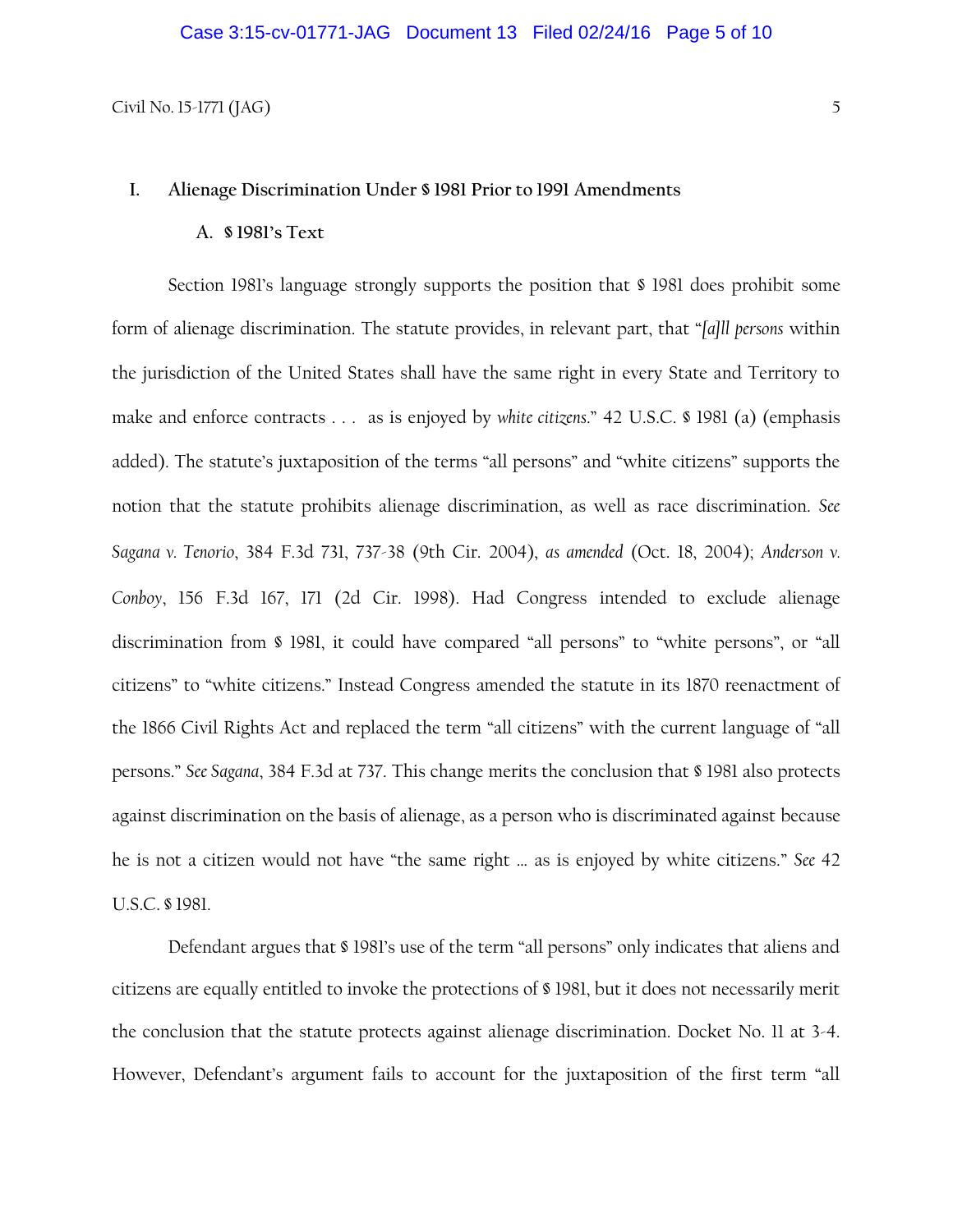*persons*" with the subsequent term "white *citizens*." Had Congress only intended the statute to extend its protections to aliens and not to protect against alienage discrimination, it could have paired "all persons" with "white persons," thereby providing that the statute only protects persons, including aliens, who are discriminated against for not being white. Instead, the current distinction between "all persons" and "white citizens" also extends the statute's protections to persons who are discriminated against because they are not citizens. For example, if a white alien is discriminated against because he is not a citizen, he would not have "the same right … as is enjoyed by white citizens." *See* 42 U.S.C. § 1981. Thus, the text of the statute supports the conclusion that § 1981 protects against alienage discrimination.

# **B. Caselaw**

Existing caselaw also strongly supports the position that § 1981 at least prohibits public alienage discrimination. Although the Supreme Court has never squarely held that § 1981 prohibits alienage discrimination, it has cited § 1981 twice in invalidating state laws that discriminated against aliens. *See Graham v. Richardson*, 403 U.S. 365 (1971) (invalidating state welfare laws that either denied welfare benefits to aliens or denied benefits to aliens who had not complied with a residency requirement); *Torao Takahashi v. Fish & Game Comm'n*, 334 U.S. 410 (1948) (invalidating a state law that denied the issuance of a commercial fishing license to "any person ineligible to citizenship").

In *Takahashi*, while it is unclear if the Court's holding rested on its interpretation of § 1981, the Court provided the following analysis: "[t]he protection of [§ 1981] has been held to extend to aliens as well as to citizens. Consequently the section and the Fourteenth Amendment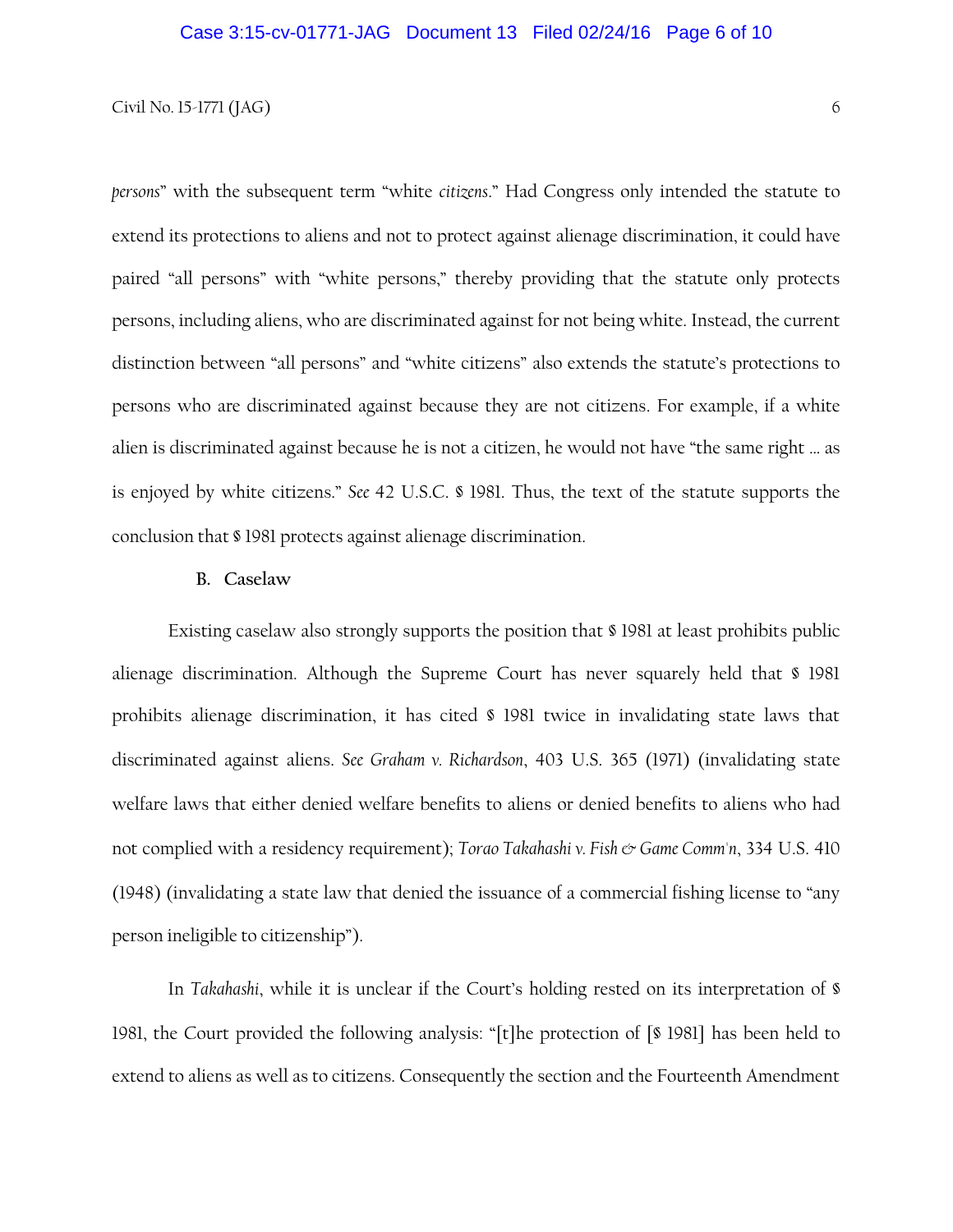# Civil No. 15-1771 (JAG)  $\frac{7}{2}$

on which it rests in part protect 'all persons' against state legislation *bearing unequally upon them either because of alienage* or color." 334 U.S. at 419-20 (emphasis added). Similarly in *Graham*, the Court's holding rested on the Equal Protection Clause and on Congress's "exclusive federal power" to regulate the entry and stay of aliens. 403 U.S. at 377-380. In expanding on the latter justification, the Court provided: "[t]he protection of [§ 1981] has been held to extend to aliens as well as to citizens . . . . State laws that restrict the eligibility of aliens for welfare benefits *merely because of their alienage* conflict with these overriding national policies." *Id.* at 378 (emphasis added). Therefore, the Supreme Court in *Takahashi* and *Graham* has strongly indicated that § 1981 does at least prohibit public alienage discrimination. Moreover, the prevailing view is that these two cases are dispositive on this issue. *See, e.g., Sagana v. Tenorio*, 384 F.3d 731, 739 (9th Cir. 2004), *as amended* (Oct. 18, 2004) ("The Supreme Court has held that § 1981 prohibits alienage discrimination.") (citing *Takahashi*, 334 U.S. at 419–20); *Duane v. GEICO*, 37 F.3d 1036, 1040 (4th Cir. 1994) ("The Supreme Court has established that § 1981 prohibits at least public discrimination against aliens") (citing *Graham*, 403 U.S. at 377; *Takahashi*, 334 U.S. at 419); *see also Bhandari v. First Nat. Bank of Commerce,* 494 U.S. 1061 (1990) (White, J., dissenting from denial of certiorari) ("Prior cases," citing *Graham,* 403 U.S. at 377 and *Takahashi,* 334 U.S. at 419, "have indicated that § 1981 prohibits official discrimination against aliens . . . . Certiorari should be granted to settle whether § 1981 proscribes private alienage discrimination.").

In addition, all Circuits Courts that have considered this issue have held that § 1981 at least covers public alienage discrimination. *See Sagana v. Tenorio*, 384 F.3d 731 (9th Cir. 2004) (holding that § 1981 prohibits public alienage discrimination); *Anderson v. Conboy*, 156 F.3d 167 (2d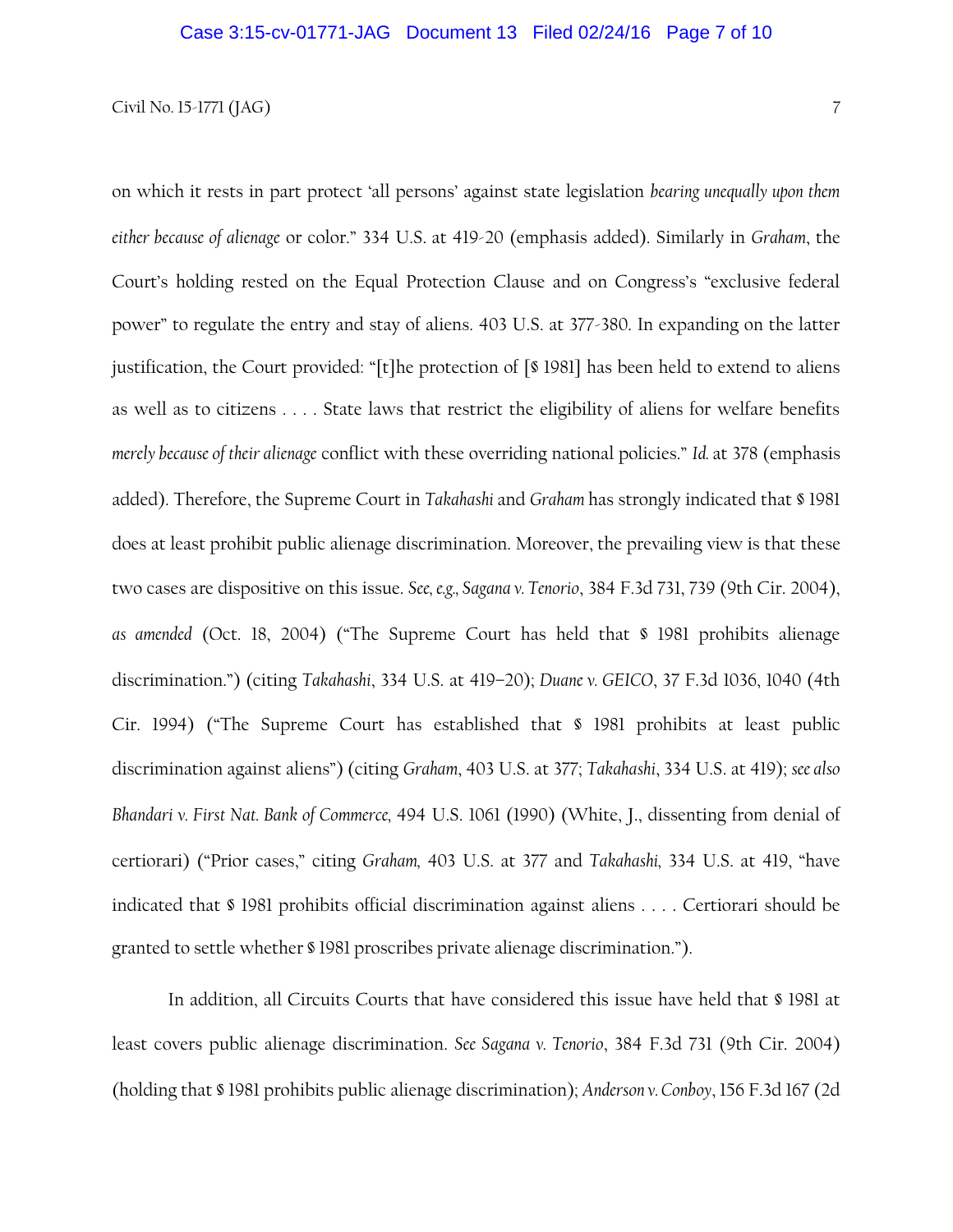l

Cir. 1998) (holding that § 1981 prohibits both public and private alienage discrimination); *Duane v. GEICO*, 37 F.3d 1036 (4th Cir. 1994) (same); *Bhandari v. First Nat. Bank of Commerce,* 829 F.2d 1343 (1990) (holding that § 1981 only prohibits public alienage discrimination).

Despite this overwhelming precedent, Defendant argues that since § 1981 is the "companion section" to § 1982, that § 1981 should be construed like § 1982 to only protect against racial discrimination.<sup>3</sup> In support of this contention, Defendant cites the Supreme Court's decision in *CBOCS West, Inc. v. Humphries*, 553 U.S. 442 (2008) for the proposition that the Court "has 'long construed' both sections similarly." Docket No. 11 at 2. However, Defendant's reliance on § 1982 is misplaced. Section 1982, although similar to § 1981, provides that "*[a]ll citizens* of the United States shall have the same right, in every State and Territory, as is enjoyed by white citizens . . . ." The "all citizens" language used at the beginning of the statute makes it clear that the protections of § 1982 only extend to United States *citizens* who are discriminated against for not being "*white* citizens." In contrast, § 1981's use of the term "all persons" indicates that its scope is much broader than § 1982's. *See supra* at 5-6. Moreover, the Supreme Court's holding in *Humphries* is easily distinguishable because the textual distinction between "all persons" in § 1981 and "all citizens" in § 1982 was insignificant to the analysis of the issue before the *Humphries*  Court—whether § 1981 encompassed retaliation claims, *see* 553 U.S. at 446. Therefore, the Court did not have to consider the importance of this textual distinction. In contrast, the distinction

<sup>&</sup>lt;sup>3</sup> The Court is aware of only two cases that support this reasoning. *See Murtaza v. New York City Health & Hosps. Corp.*, No. 97-CV-4554, 1998 WL 229253 (E.D.N.Y. 1998); *Rios v. Marshall*, 530 F. Supp. 351 (S.D.N.Y. 1981). However, both cases were later overruled by the Second Circuit in *Anderson v. Conboy*, 156 F.3d 167, 171 (2d Cir. 1998).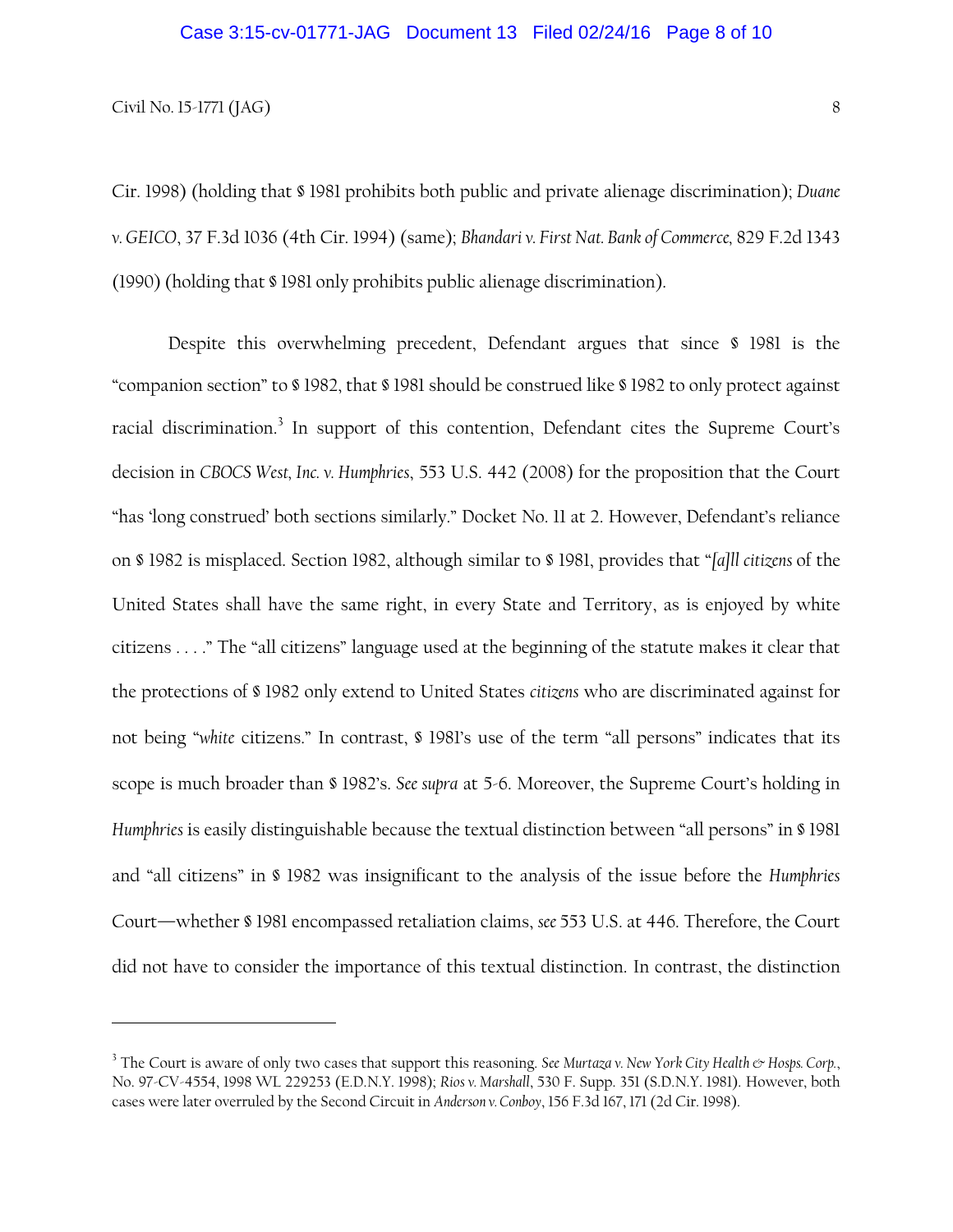between "all persons" and "all citizens" is of critical importance to the current issue of whether the statute prohibits alienage discrimination. Thus, the fact that § 1982 does not cover alienage discrimination is not dispositive of whether § 1981 covers it.

For the reasons stated above, this Court finds that both the pre-1991 language of § 1981 and prior caselaw support the position that § 1981 at least prohibited public alienage discrimination.

# **II. 1991 Amendments and Private Alienage Discrimination**

The Court now considers whether § 1981's prohibition of alienage discrimination extends to discrimination by private parties, in addition to governmental discrimination. Prior to the 1991 amendments, the only two Circuit Courts that had considered this issue were split. *Compare Duane v. GEICO*, 37 F.3d 1036 (4th Cir. 1994) (holding that the pre-1991 § 1981 prohibited both public and private alienage discrimination), *with Bhandari v. First Nat. Bank of Commerce,* 829 F.2d 1343 (5th Cir. 1990) (holding that the pre-1991 § 1981 only prohibited public alienage discrimination). However, the Civil Rights Act of 1991 amended § 1981 to include a new subsection (c) that expressly states that "[t]he rights protected by this section are protected against impairment by nongovernmental discrimination and impairment under color of State law." 42 U.S.C. § 1981(c). Thus, the 1991 amendments' plain language unambiguously extended §